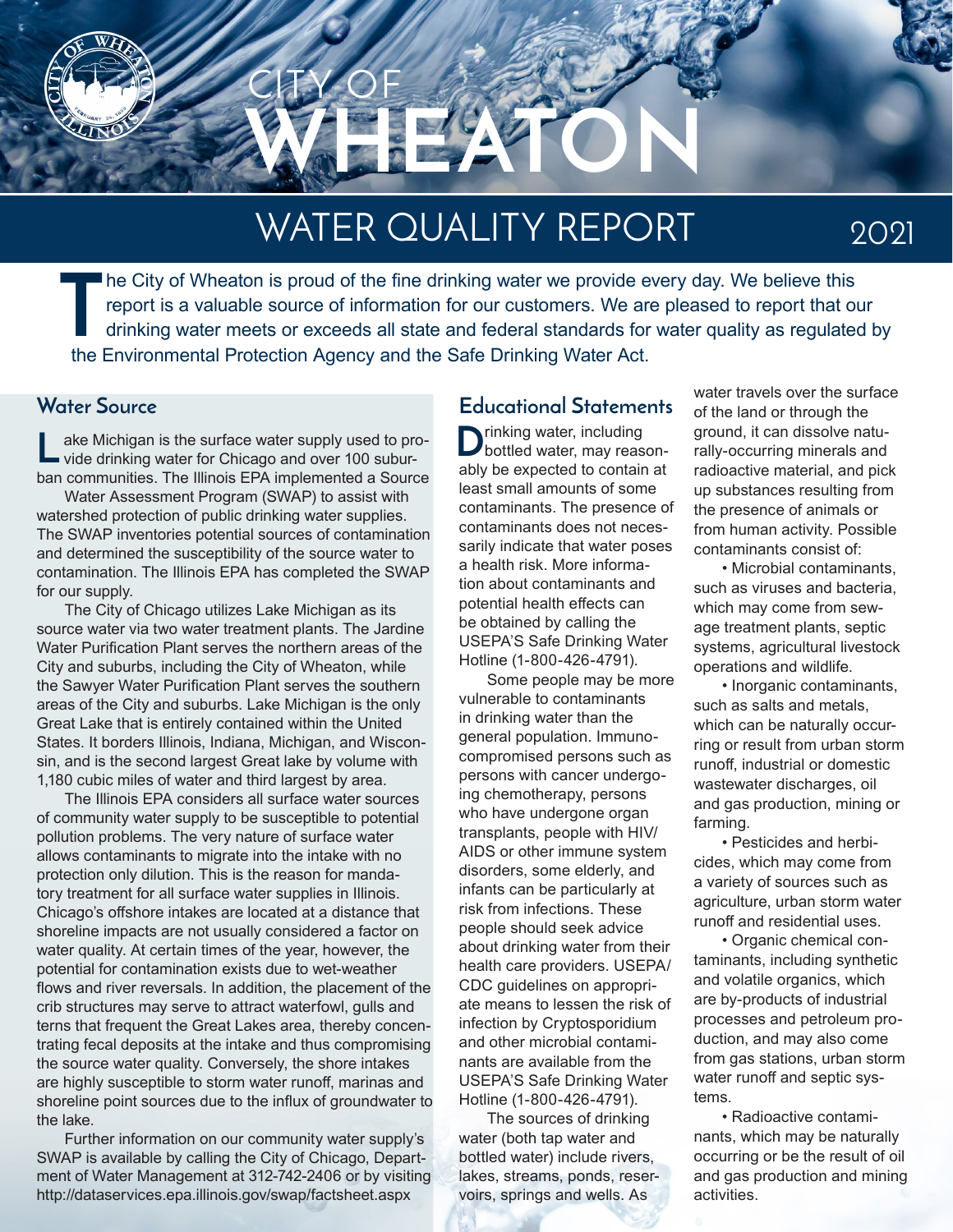# **Water Quality Tables Glossary of Terms**

The tables show the results of our waterquality analyses based on tests done in 2021. Every regulated contaminant that was detected in the water, even in the most minute traces, is listed here. Not listed are over 100 substances that were tested for, but were not detected. Certain contaminants are monitored less than once per year because the concentrations of these contaminants do not change frequently.

Some of our data, though accurate, is more than one year old. The City of Wheaton maintains six emergency backup wells. No water from these emergency backup wells was used in 2021 to supply the finished drinking water. If you would like more information on these results, contact the Water Division.

**No water quality violations were recorded for this facility during the 2021 reporting period.**

#### **Water Quality Table Footnotes**

**Turbidity -** A measure of the cloudiness of water. This is monitored because it is a good indicator of water quality and the effectiveness of the filtration system and disinfectants.

**Unregulated contaminants -** Maximum

contaminant levels (MCL) for some contaminants have not been established by either state or federal regulations, nor has the mandatory health effects language. The purpose for monitoring unregulated contaminants is to assist USEPA in determining the occurrence of unregulated contaminants in drinking water, and whether future regulation is warranted.

**Fluoride -** Added to the water supply to help promote strong teeth. The Illinois Department of Public Health recommends an optimal fluoride level of 0.7 mg/L with a range of 0.6 mg/L to 0.8 mg/L.

**Sodium -** There is no state or federal MCL for sodium. Monitoring is required to provide information to consumers and health officials concerned about sodium intake due to dietary precautions. If you are on a sodium-restricted diet, you should consult a physician about this level of sodium in the water.

**Maximum Contaminant Level Goal (MCLG):** The level of a contaminant in drinking water below which there is no known or expected risk to health. MCLGs allow for a margin of safety.

**Maximum Contaminant Level (MCL):** The highest level of a contaminant that is allowed in drinking water. MCLs are set as close to the MCLGs as feasible using the best available treatment technology.

**Highest Level Detected:** Represents the highest single sample reading of a contaminant of all the samples collected.

**Range of Detections:** Represents a range of individual sample results, from lowest to highest that were collected during the calendar year.

**Date of Sample:** If a date appears in this column, the Illinois EPA requires monitoring for this contaminant less than once per year because the concentrations do not frequently change. If no date appears in the column, monitoring for this contaminant was conducted during the calendar year.

**Action Level (AL):** The concentration of a contaminant that triggers treatment or other required actions by the water supply.

**Treatment Technique (TT):** A required process intended to reduce the level of a contaminant in drinking water.

**%pos/mo:** Percent of positive samples per month.

**Parts Per Million (ppm):** Equivalent to milligrams per liter. One part per million is comparable to one penny in \$10,000.

**Parts Per Billion (ppb):** Equivalent to micrograms per liter. One part per billion is comparable to one penny in \$10,000,000.

**NTU:** Nephelometric Turbidity Unit, used to measure cloudiness in drinking water.

**%≤0.3 NTU:** Percent of samples less than 0.3NTU.

**pCi/L:** Picocuries per liter, used to measure radioactivity.

**nd:** Not detectable at testing limits.

**n/a:** Not applicable.

**Maximum Residual Disinfectant Level Goal (MRDLG):** The level of a drinking water disinfectant below which there is no known or expected risk to health. MRDLGs do not reflect the benefits of the use of disinfectants to control microbial contaminants.

**Maximum Residual Disinfectant Level (MRDL):** The highest level of a drinking water disinfectant allowed in drinking water. There is convincing evidence that addition of a disinfectant is necessary for control of microbial contaminants.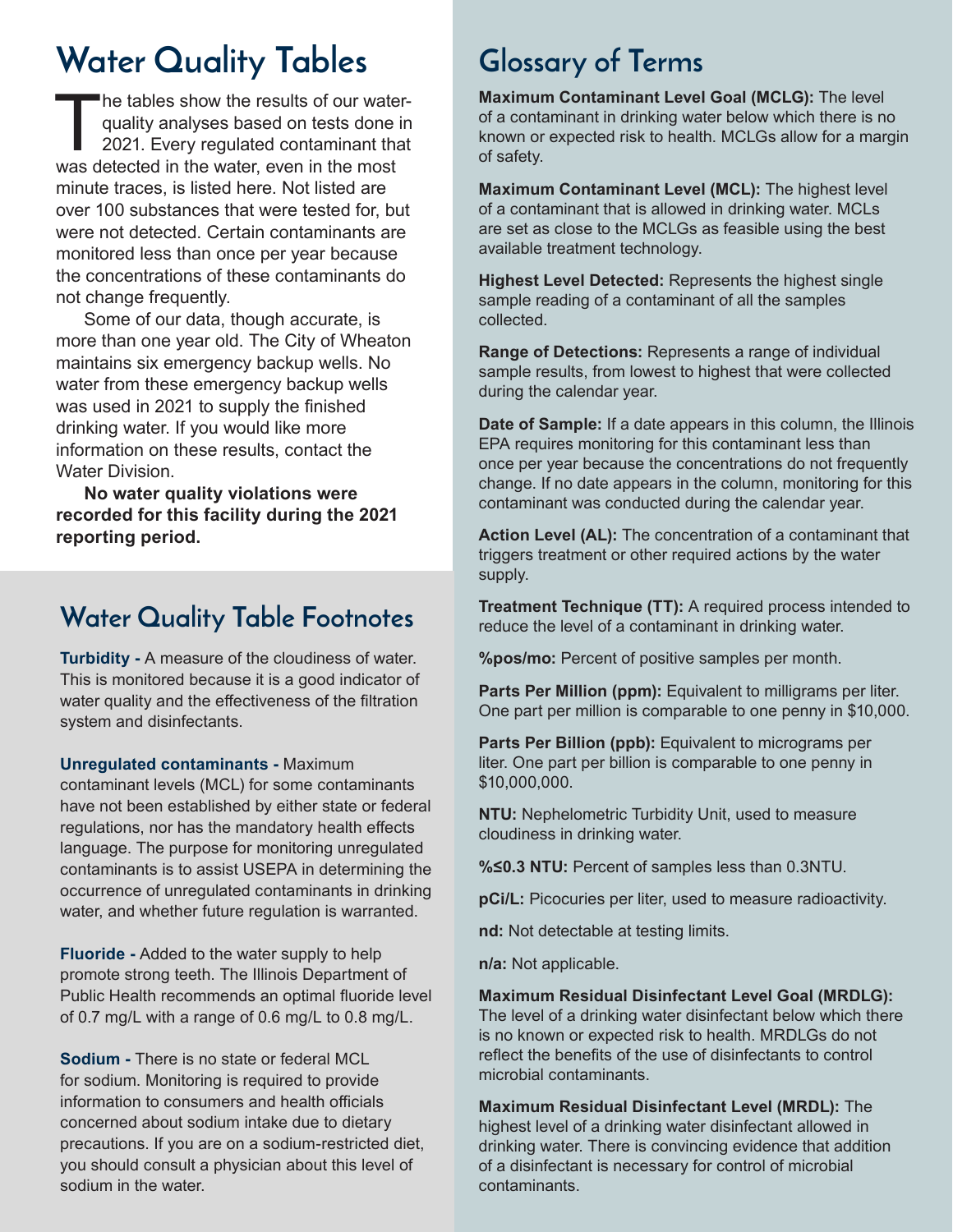## **2021 Water Quality Results for Monitoring by the City of Wheaton**

| <b>Contaminant (units)</b>                   | <b>MCLG</b>                            | <b>MCL</b>                                             | <b>Highest Level</b><br>found                     | <b>Range of</b><br>detections                                               | Date of<br>sample | <b>Violation</b>         | <b>Typical source of contaminant</b>                                                                         |  |  |  |  |  |
|----------------------------------------------|----------------------------------------|--------------------------------------------------------|---------------------------------------------------|-----------------------------------------------------------------------------|-------------------|--------------------------|--------------------------------------------------------------------------------------------------------------|--|--|--|--|--|
| <b>Disinfection/Disinfectant By-Products</b> |                                        |                                                        |                                                   |                                                                             |                   |                          |                                                                                                              |  |  |  |  |  |
| Chlorine (ppm)                               | MRDLG=4                                | $MRDL=4$                                               | 1.1                                               | $0.9 - 1.3$                                                                 | 12/31/2021        | $\overline{\phantom{a}}$ | Water additive used to control microbes.                                                                     |  |  |  |  |  |
| Haloacetic Acids [HAA5](ppb)                 | n/a                                    | 60                                                     | 21                                                | 14.5-24.5                                                                   | 2021              | $\overline{\phantom{a}}$ | By-product of drinking water disinfection.                                                                   |  |  |  |  |  |
| Total Trihalomethanes [TTHM]<br>(ppb)        | n/a                                    | 80                                                     | 43                                                | 20.91-64.1                                                                  | 2021              | $\overline{a}$           | By-product of drinking water disinfection.                                                                   |  |  |  |  |  |
| <b>Lead and Copper</b>                       |                                        |                                                        |                                                   |                                                                             |                   |                          |                                                                                                              |  |  |  |  |  |
| Copper (ppm)                                 | 1.3                                    | $AL=1.3$                                               | 0.1 (90th<br>percentile)                          | $0$ sites<br>exceeding<br>AL                                                | 2020              | $\overline{\phantom{a}}$ | Erosion of natural deposits; Leaching<br>from wood preservatives; Corrosion of<br>household plumbing systems |  |  |  |  |  |
| <b>MCLG</b>                                  | <b>Total</b><br>Coliform<br><b>MCL</b> | <b>Highest</b><br><b>Percent of</b><br><b>Positive</b> | Fecal<br><b>Coliform or</b><br><b>E. Coli MCL</b> | <b>Total No. of Positive</b><br>E. Coli or Fecal<br><b>Coliform Samples</b> |                   | <b>Violation</b>         | <b>Typical source of contaminant</b>                                                                         |  |  |  |  |  |
| <b>Coliform Bacteria</b>                     |                                        |                                                        |                                                   |                                                                             |                   |                          |                                                                                                              |  |  |  |  |  |
| $\mathbf 0$                                  | 5% (%pos/<br>mo)                       | 1.6%                                                   | n/a                                               | 0                                                                           |                   |                          | Naturally present in the environment.                                                                        |  |  |  |  |  |

## **2021 Water Quality Results for Monitoring by the City of Chicago**

| <b>Contaminant (units)</b>                                                                                                                                                 | <b>MCLG</b>    | <b>MCL</b>                | <b>Highest Level</b><br>found   | <b>Range of</b><br>detections | Date of<br>sample | Violation                | <b>Typical source of contaminant</b>                                                               |  |  |  |  |
|----------------------------------------------------------------------------------------------------------------------------------------------------------------------------|----------------|---------------------------|---------------------------------|-------------------------------|-------------------|--------------------------|----------------------------------------------------------------------------------------------------|--|--|--|--|
| <b>Turbidity Data</b>                                                                                                                                                      |                |                           |                                 |                               |                   |                          |                                                                                                    |  |  |  |  |
| Turbidity (NTU/Lowest<br>Monthly %≤0.3NTU)                                                                                                                                 | n/a            | <b>TT</b><br>(95%≤0.3NTU) | 100.0%<br>(Lowest<br>Monthly %) | 100%-100%                     |                   |                          | Soil runoff.                                                                                       |  |  |  |  |
| Turbidity (NTU/Highest<br>Single Measurement)                                                                                                                              | n/a            | TT=1NTUmax                | 0.20                            | n/a                           |                   | $\blacksquare$           | Soil runoff.                                                                                       |  |  |  |  |
| <b>Inorganic Contaminants</b>                                                                                                                                              |                |                           |                                 |                               |                   |                          |                                                                                                    |  |  |  |  |
| Barium (ppm)                                                                                                                                                               | 2              | 2                         | 0.0203                          | $0.0200 -$<br>0.0203          |                   | $\overline{\phantom{a}}$ | Discharge of drilling wastes; Discharge from<br>metal refineries; Erosion of natural deposits.     |  |  |  |  |
| Nitrate (as Nitrogen)(ppm)                                                                                                                                                 | 10             | 10                        | 0.28                            | $0.28 - 0.28$                 |                   |                          | Runoff from fertilizer use; Leaching from<br>septic tanks, sewage; Erosion of natural<br>deposits. |  |  |  |  |
| Nitrate & Nitrite (ppm)                                                                                                                                                    | 10             | 10                        | 0.28                            | $0.28 - 0.28$                 |                   |                          | Runoff from fertilizer use; Leaching from<br>septic tanks, sewage; Erosion of natural<br>deposits. |  |  |  |  |
| <b>Total Organic Carbon</b>                                                                                                                                                |                |                           |                                 |                               |                   |                          |                                                                                                    |  |  |  |  |
| The percentage of Total Organic Carbon (TOC) removal was measured each month and the system met all TOC removal<br>TOC [Total Organic Carbon]<br>requirements set by IEPA. |                |                           |                                 |                               |                   |                          |                                                                                                    |  |  |  |  |
| <b>Unregulated Contaminants</b>                                                                                                                                            |                |                           |                                 |                               |                   |                          |                                                                                                    |  |  |  |  |
| Sulfate (ppm)                                                                                                                                                              | n/a            | n/a                       | 27.4                            | 26.9-27.4                     |                   |                          | Erosion of naturally occurring deposits.                                                           |  |  |  |  |
| Sodium (ppm)                                                                                                                                                               | n/a            | n/a                       | 9.99                            | 9.79-9.99                     |                   |                          | Erosion of naturally occurring deposits; Used<br>as water softener.                                |  |  |  |  |
| <b>State Regulated Contaminants</b>                                                                                                                                        |                |                           |                                 |                               |                   |                          |                                                                                                    |  |  |  |  |
| Fluoride (ppm)                                                                                                                                                             | 4              | 4                         | 0.77                            | $0.65 - 0.77$                 |                   | $\overline{a}$           | Water additive which promotes strong teeth.                                                        |  |  |  |  |
| <b>Radioactive Contaminants</b>                                                                                                                                            |                |                           |                                 |                               |                   |                          |                                                                                                    |  |  |  |  |
| Combined Radium 226/228<br>(pCi/L)                                                                                                                                         | $\Omega$       | 5                         | 0.95                            | $0.83 - 0.95$                 | 2/04/20           | $\overline{\phantom{a}}$ | Decay of natural and man-made deposits.                                                            |  |  |  |  |
| Gross Alpha excluding radon<br>and uranium (pCi/L)                                                                                                                         | $\overline{0}$ | 15                        | 3.1                             | $2.8 - 3.1$                   | 2/04/20           | $\overline{\phantom{a}}$ | Decay of natural and man-made deposits.                                                            |  |  |  |  |